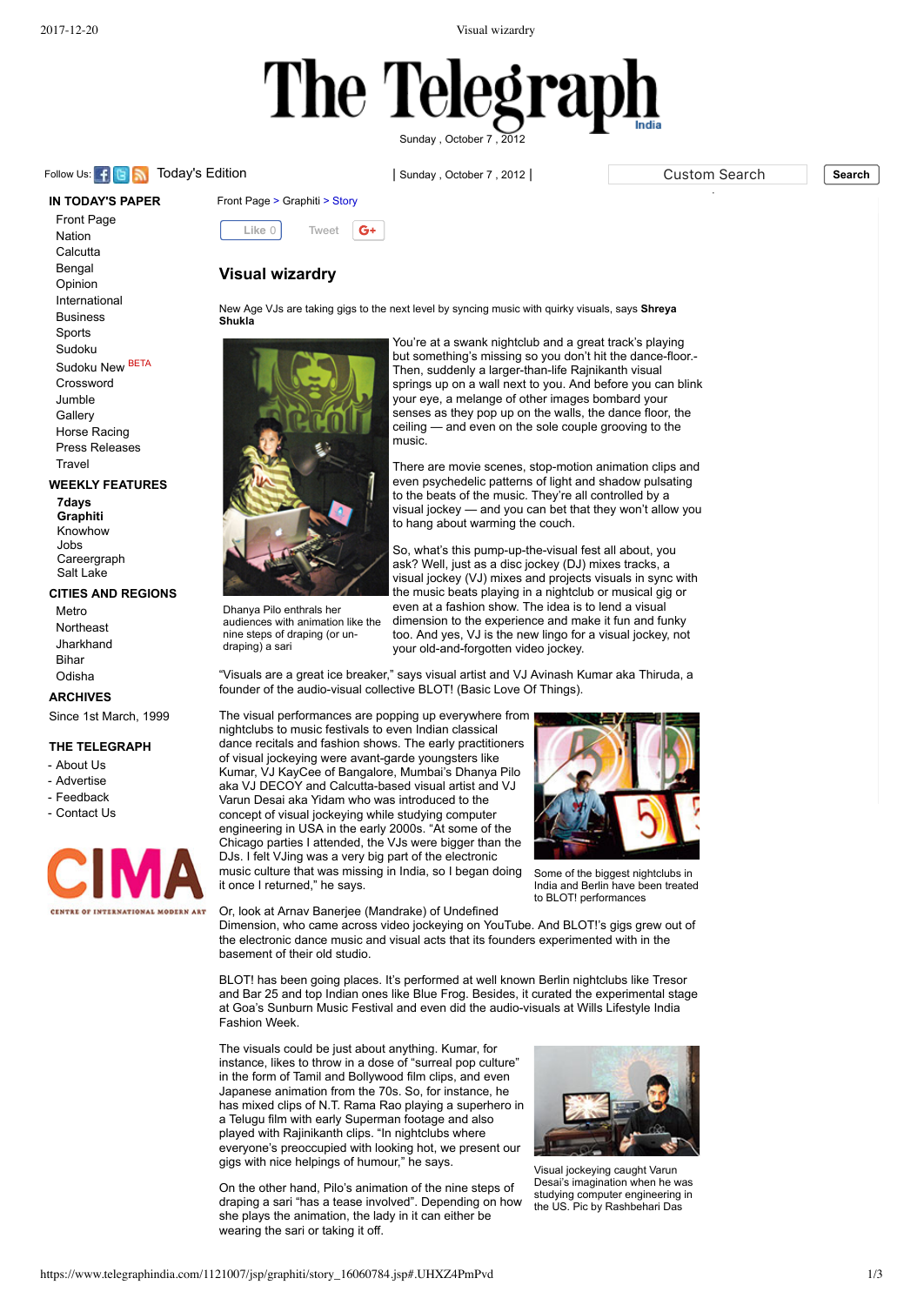

Innovation is the name of the game. At this year's Indo-German music festival and conference India Goes 3D, Kumar had quests wearing 3-D glasses while listening to music on wireless headphones — in a silent disco. And the visuals were a mix of 3-D images and footage created using a special software, clips from pulp horror films and early 3-D Hollywood movies.

Or take Desai, who uses the Xbox kinect to control visuals based on the movement of people at the gig (for instance, if he projects a visual representing water on the screen and a person walks in front of it, it looks like he's leaving a trail of water behind him). And at Bangalore's Submerge Supernova festival this year, VJ KayCee created an LED screen set inspired by the Space

Invaders video game and custom-made visuals to go with it.

KayCee (above); pic by Gajanan Dudhalkar , was inspired by a video game to create an LED screen set at Bangalore's Submerge Supernova festival; Photograph Courtesy Submerge **Supernova** 

The surface on which a visual is projected is as important as the content. So, the visuals aren't just projected on screens, plasma TVs and LED walls but also on the audience itself. During a gig in Delhi's Lodi Gardens last year, BLOT! projected on white hooded capes it handed out to the audience. And at the Goafest 2011, Banerjee projected onto a shack covered with white lycra fabric.

VJs are also adding a dash of spice to music festivals, award ceremonies and corporate gigs. KayCee's

performed at music festivals like Sunburn, Bacardi NH7 Weekender, Storm (Coorg) and Dubai's Atelier Live Dance Arena. And BLOT! has the Berlin Music Week and Geneva's Electron

Festival in its kitty. "Visuals connect the crowd with the music and DJ at mega festivals," says Vinay Agarwal, assistant manager, operations, Sunburn.

The trend's growing. "Organisers realise that a visual keeps people tuned in to the performance," says Kumar. So, they welcome a dash of visual Tabasco to their events.



### TRENDING VIDEOS



[in a lake in Bidar…](https://www.telegraphindia.com/videos?vtnid=MCsxMDU1MTk1fHwyNjE0fHwxMjU5fHx8fDV8fA==&pfrm=widget)





1:23

News DCW chief [rescues girls…](https://www.telegraphindia.com/videos?vtnid=MCsxMDU1MTkwfHwyNjE0fHwxMjU5fHx8fDV8fA==&pfrm=widget)



Entertainment Day fifteen of 20 [days of celebrity…](https://www.telegraphindia.com/videos?vtnid=MCsxMDU1MTkzfHwyNjE0fHwxMjU5fHx8fDV8fA==&pfrm=widget)

Health & Fitness 7 Amazing health benefits of Black...



Ads by Revcontent

0:58

**TRENDING TODAY**

**[Eddie Murphy's](https://trends.revcontent.com/click.php?d=1phY7Lfm%2FPJ23%2BfSnWh6TPlVsee%2Fa%2BRJAhw1arhZVzMyDjp6bNCIyE9Ln6eDhGzeCwmWmmhegG4mVW8dhi3PDl6QjoJ5T0mnPrH0tCLhf9N2K6iBb%2FJJ%2FvS04TSEqFmvii7z8FaViGTjxi8B%2F8VC2a0i3uqLHl7ho%2FGOVEBUkoKHq6WIjMmPnpzY27we2lJzGbD21QxTinvWg73p61jQAho3LONmo6CZeK02gr%2B2iv7ZXpdf8UGuLvumVUXEbp4tYdWMeqSvEjoVPwBVP9oD74CLlVEAAQ7kwss9RnOE3FBSNPsPsmPMhDyZVEuP%2B3jL%2FTnOlbD6A2xIqJeuZgxAntB8gwxQgCLaRRaB4lPPyEgmo366KgK7DKhj6CG9F0c3Wq4LcODqsqSIagw%2BTau4FJ%2B1vUg%2Fy6q9aGAOm4k0lH2NGWxu1xYHJrk1iVLFfmFCB8iNRDCu7voNin00k%2F2By0azV1Iu4edZytTU284Q6V8oFb194GacH2A6gHUxG9J%2Bv40zzckkWic3D5xo9D%2B4orRNCpP54WiRbKCoKzNsUNh3DjvGZoOIVwkl2wyh25pD7%2BcpnooVhp9GxMNLslqUuFvFmeqkZf8r81j0IcKmXCMSm%2B0mE%2FwghrOpSJg2%2FZEZaEEMzvYmZI8%2BnXPQyAzLpnBhN67E1Yqlj6KLaBFC4r%2FvDJSgJkttvStJgkW3ypd6PH7oQdWflvyiguwdz53zocvN%2FW%2FF50WJ9aEpfHhPywKeRGlE5blBVQ%2FJg10ZLlKXASPTkMqbldXd8LrDry60jBjuqYa4GMlGMyq3o%2FyLGIOYZQRkKx8NAtWAgEOLlZQiY9dQsHOQ8c%2FsfJIVMc5KMAGoFmm9wzsw8rtBaOQljdE%3D) House Is So Secured That**

घर बैठे सिर पर बाल उगाना आ बेहद आसान**,** अपनाएं 1 देसी नुस्खा

**[Take a Deep Breath](https://trends.revcontent.com/click.php?d=lcUgMAnJQwisARk0HpPZZ5mMUkjXgw1FLks2DwgjzD5hFOOySjpxyVeo2YjVwGR2vHrAuP2B5SZpVzwBnS7seDdC4a8uogH2d%2FlaFcS77MNNR0FJ%2F7wQ%2Fu2BtfJifbDTIO7IvumOPQq2Mduc54WJrTXJl45JOPM4PS4Q9Kvc0KFMz5CgHALUtlCRSBdh8yVGeUlcNDAWRsZxrgz5G8HuKRwxbMfhqk11VeDl8CwvP%2FfcHZPoF8nglckTllMKP5WGSysK6Y%2BtipUgBIA7KF1Kfjadg9noXWBGfWFqDxrsUqfGdV15i%2B2%2BNp8HRh7AIPG8eZ78by0ulaOrqxg9HYtley%2FJVSBDTqZr0PeOMn1HbWMOtddntCCeACKgCBzyNC0vQ1qCSlCkyBagIZRWjlQ7hY8NLOmFpriJwbk8DwP0BcI13tWxz7PO5xsQxaGUTsu6nIUqsQFB7%2BxNInb1VqOLmdQFYCLDqTYAe1jok0U7vaQsMXr121a1D%2FwsxrZGsnu8PiyzQ35Sml7ldN1hOTQkMjafL%2FE7d5%2Fm%2ByUMIVuVUq79%2FDKk6voo%2Bkbdu0u5pwKaHqKpqmDxF%2FaaqRNRJvUWiTcP9lP1kg8aUsIjKIjAG3vWlidN3wv%2FobZxoiuvu5Lu6FqUYQXZERuwJygELGQJwPKy7UWq0TOCj0SnFYkBOkdtgPUjRsSLAxg%2BrY4Rgvkb) [15 Worst Tourist](https://trends.revcontent.com/click.php?d=%2BlTGVr72172D%2FBUY%2FD2ZDeTbIo3f5i897xc6cFzERV62w%2FzuqmQlydrTTLOEX%2FBSR7PHuHV8uYpXimLkqB%2FfQRMgAbHKfuliFcwDa7JPZ57kN3ljpU7DgMsRX5A9y4LLbGJxTKiLlWGydxSYfN8MvSwAqNUP8cNH3pTItw9V5a3gWPlMsxYkx0pbaToRl6fuwvZc0eOHDsmc1mHSFrnf7Cc5YEtWbgkwwHNsSf7C%2Blvhky305SBh1LAVWWWEXYaJkutQRNQDvaFleQcSfzTr0WNTD951fLenMQrK2cpsqnr6dVWMDJGTgCAOpRNVjjzOjtmUNS2%2BoogZMSBfN8xXSW3VdiLyKOidlHxP3ZlRHhgKIc%2BjI1C6g6DGV0lq9IwSguOIkJnZOvOWU2115xNhNgzsuABl9YHNTrSrVEJE43P2Qnz2o6Pq4cxrCoFwLOm6sQKNxWIFvSM5GG7CknWtMfUHWdLA7%2BoEEjJoGtLIjEraP5ueNeeOq5egyf8fCqsG0Y47pHDnosu0QDElz2RGYUbsMJvJtnIQLqfQtFQO%2FpuqGihVkJWREMJqLN1OqgaGgfprAWyBqY0sdYWp83iLQRLBiihZ8JybRm4GIG1Oje7wEPfJq6iHajO%2BaFfCzYPvntbyKsjjSRGCRgk%2BxQyKQTCjkGITRCK0kfBIYSmSgSRVdFQTVSFWRXRVP%2BT3gf1y) Before Seeing Her Transformation**

**Photos Ever Captured On**





1:27





Powered by  $\bullet$  -

News

[Canada, U.S.](https://www.telegraphindia.com/videos?vtnid=MCsxMDU1MTkyfHwyNjE0fHwxMjU5fHx8fDV8fA==&pfrm=widget)